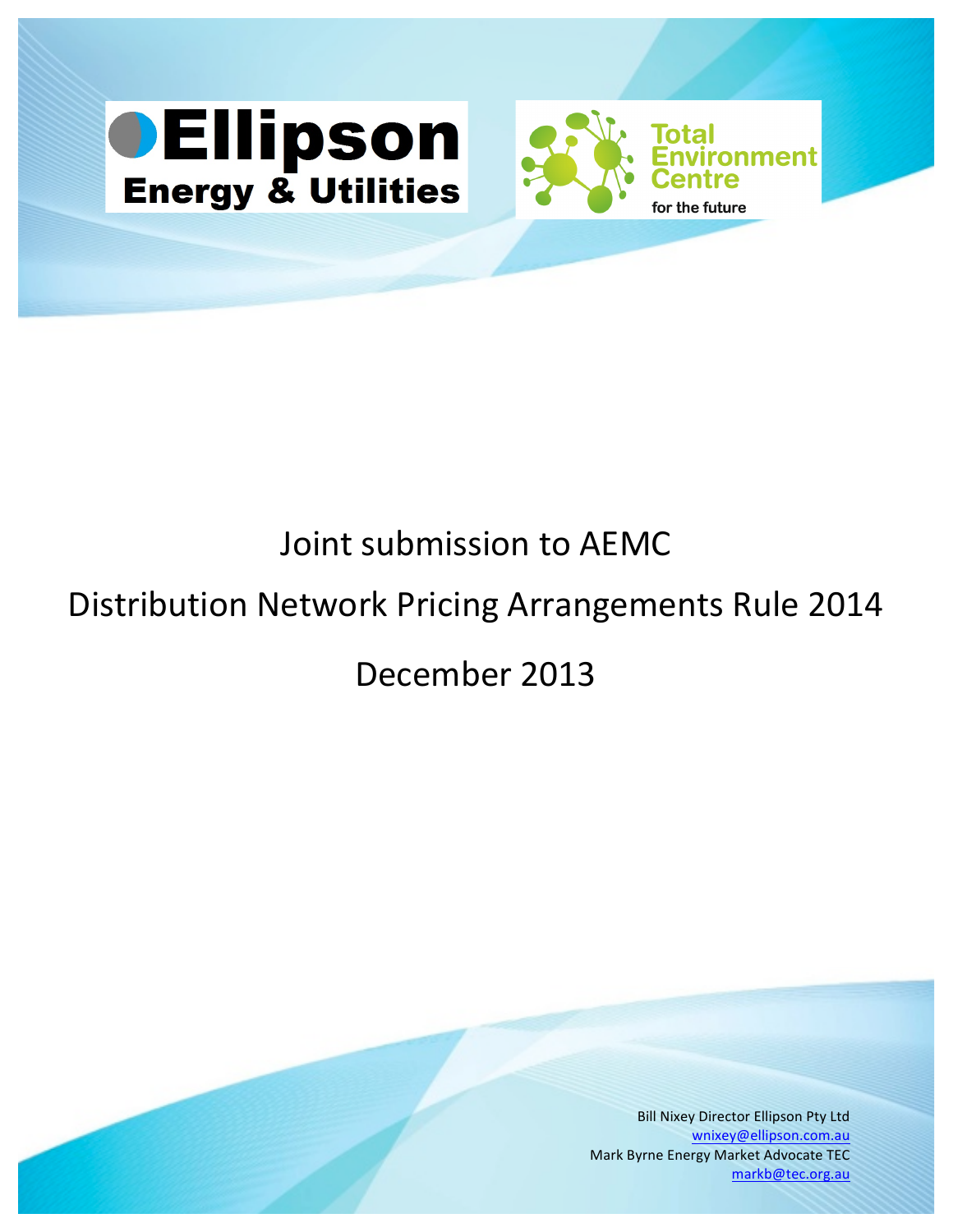19 December 2013

Mr Zaeen Khan Senior Advisor Australian Energy Market Commission 201 Elizabeth Street Sydney NSW 2000

#### Dear Mr Khan

#### **Submission to Rule Change Consultation Paper on Distribution Pricing Rules (reference ERC0161)**

Ellipson and TEC are pleased to present a joint submission to this rule change process.

Ellipson is a consulting business that provides services for end use energy consumers in the area of pricing and procurement. The company has a significant experience in addressing customer issues that relate to electricity supply costs including the regulation of electricity network prices. Ellipson is currently undertaking a research project funded by the Consumer Advocacy Panel (CAP) on the implications for small customers of more cost reflective distribution network tariffs.

TEC has been involved in National Electricity Market (NEM) advocacy for eight years, arguing above all for greater utilisation of demand side participation — energy conservation and efficiency, demand management and decentralised generation — to meet Australia's electricity needs. By reforming the NEM we are working to contribute to climate change mitigation and improve other environmental outcomes of Australia's energy sector, while also constraining retail prices and improving the economic efficiency of the NEM — all in the long term interest of consumers, pursuant to the National Electricity Objective (NEO).

TEC is supporting Ellipson's CAP-funded research project, and is currently involved in two other CAP-funded projects related to network tariffs:

- 1. A rule change request (submitted on 29 November 2013) for the reform of Clause 6.6.3 of the NER, supported by a report on demand management by the Institute for Sustainable Futures, which proposes expanding the current DMEGCIS to incentivise distribution networks to engage in tariff- as well as activity-based demand management activities.
- 2. An Advocacy Panel funded project, also conducted by the Institute for Sustainable Futures, on the introduction of virtual net metering (VNM) into the NEM. This may impact on the current rule change process, since VNM revolves around the idea of lower network charges for local generaiton and consumption. Alternately, it may result in a further rule change request in the second quarter of 2014.

Ellipson is the lead author of this submission. Please note that responses have not been provided to all the questions in the consultation paper. This is because the questions are either out of scope of the research project, or the results of the research are not yet complete (as of 19 December).

We would welcome the opportunity for further input into this rule change process.

Yours sincerely,

WRNwey

Bill Nixey, Director, Ellipson

14<del>1/</del>

Jeff Angel, Executive Director, TEC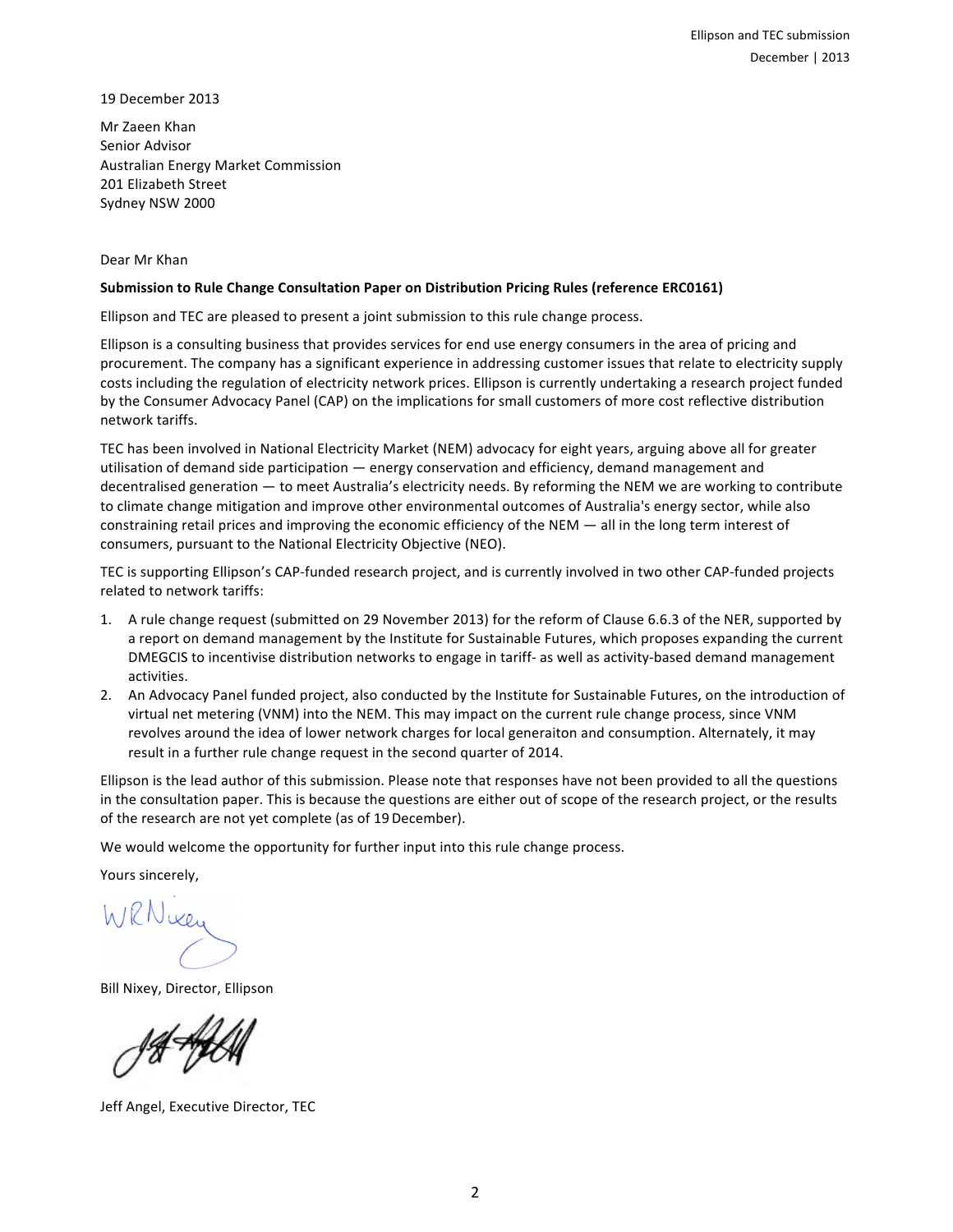### **Distribution Network Pricing Arrangements Rule change consultation paper**

This rule change process has two broad components: the timing of network tariff proposals, and the reform of tariffs to be more cost-reflective. This submission focuses mainly on the second component, since this is within the scope of Ellipson's research project and TEC's work on VNM.

Nevertheless, we support the concerns of IPART and SCER regarding the timing issue, and strongly agree that networks and the AER should consult with energy consumer groups annually on the development of the structure of their tariffs and the level of prices.

In particular, we support the introduction of an annual or 5 yearly network Pricing Structures Statement (PSS), for the reasons identified by SCER, including tariff structures, charging elements and costs, but not necessarily tariff pricing levels. We consider that PSSs should be binding, with networks required to go through another consultation process if they wish to amend their tariff pricing principles within a 5 year determination period. We consider that networks should consult with stakeholders either prior to submitting their regulatory proposal, or during the AER's assessment thereof. We also support PIAC's suggestion "that DNSPs be required to show the AER how they considered feedback from residential consumers in their annual network pricing proposals" (p 29).

#### **Question 1 What other considerations should be included in the assessment framework?**

The consultation paper identifies efficient pricing, stakeholder engagement, predictability, allocation of risks and regulatory burden as part of the assessment framework. Another important component of the assessment framework should be practical considerations. It is important that the proposed changes to the Distribution Pricing Rules are clear and can be implemented by participants. As the AEMC's Power of Choice review states "Network and retail prices will inevitably reflect a balance between the need for efficient signalling of costs and more practical considerations".

Not all of the recommendations from the Power of Choice review were adopted by SCER in its proposed variations to the Distribution Pricing Rules. This wasn't acknowledged in the SCER rule change or in the current AEMC consultation paper. Three important areas not carried over from the Power of Choice to the SCER rule change include:

- 1. Allocation of the revenue residual. The Power of Choice review recommended that clause 6.18.5(c) be amended so that any residual revenue be allocated on a postage stamp basis and not with "minimum distortion to efficient patterns of consumption". This change was considered important in Power of Choice as it would prevent revenue being allocated to small customer tariffs and where the consumer is not able to respond to new price signals.
- 2. Small customers would not receive the efficient and flexible cost reflective prices unless they elected to. This *opt in approach* provided a safety net for consumers who are not "energy literate" or are unable to respond to the prices. However the SCER rule changes require that all distribution tariffs and charging components be based on long run marginal cost.
- 3. The Power of Choice review stated that *consumer engagement* is crucial to the success of any introduction of efficient, flexible cost reflective price structures. "Eliciting consumer engagement is a critical aspect of realizing the benefits of flexible pricing and this will depend on how the transition is managed." It also stated that to ensure this engagement a "comprehensive education campaign to be employed". The SCER rule change does not acknowledge how these recommendations have been taken into account in its proposed changes.

*Equity* should also be a critical part of the assessment process, for two reasons:

1. The move to more cost reflective pricing may have adverse consequences for classes of consumers which have limited capacity to respond to time of use or critical peak pricing tariffs.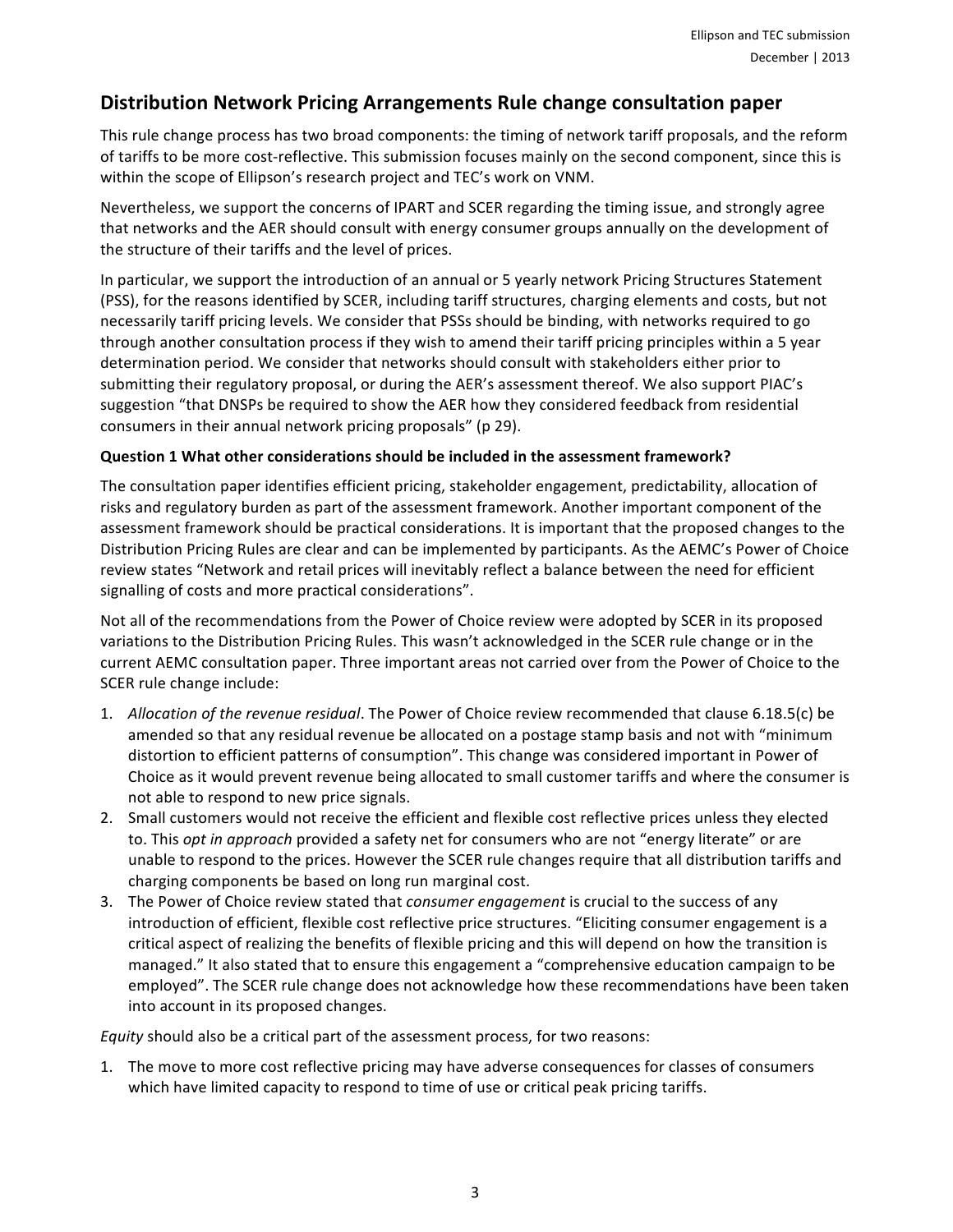2. The introduction of LRMC may result in locational network tariffs, based on network capacity constraints. This could produce inequitable outcomes — for instance, with neighbours potentially paying widely varying prices through no fault of their own, but because they are served by different substations, one of which may require upgrading. The implications for different groups of consumers should be an important consideration.

#### **Question 2 Does figure 6.1 reflect the key components of how network tariff structures and pricing levels** determined by DNSPs?

Figure 6.1 does reflect the key components of how network tariff structures and pricing levels are determined by DNSPs. However this explanation can be simplified by breaking up the annual price setting into two parts;

- 1. Allocating annual network costs to tariffs and charging parameters.
- 2. Allocating the annual components of 5 yearly building block revenues to tariffs and charging parameters.

In price setting a priority is given by distributors to the allocation of building block revenue to the tariffs and charging parameters. Therefore network tariffs do not reflect actual underlying costs but are in fact place markers for the recovery of regulated revenue. It is the relative proportions of revenue recovery across tariffs and charging parameters and how they change over time that is relevant in any move toward cost reflectivity. As the POC review states "we do not mean prices that are perfectly cost reflective from a theoretical standpoint; rather we mean prices that will provide a more efficient signal to consumers for valuing consumption and energy services than those which exist currently".

#### **Question 5 Should DNSPs be able to vary their network tariff structures during the regulatory period?** Why or why not?

Regulatory periods span five years and over such an extended period of time it is possible that networks will need to be able to respond to market changes with new price structures. These changes could result from technological developments or the introduction of government policies. One example in the current regulatory period for NSW was the state government's Solar Bonus Scheme. In late 2009 this scheme introduced a 60 cent feed-in tariff for customers with small distributed generation facilities and electricity networks were required to add this tariff to their network price lists. If networks need to alter the structures in their approved PSS within the same 5 year regulatory period, a further round of consumer engagement should be involved.

#### Note on Box 9.1 The application of LRMC-based pricing to consumers with different load profiles and **technologies**

While we acknowledge that PV owners may avoid some network charges by reducing their demand, the extent of this cross-subsidy from other consumers depends on the percentage that have time of use tariffs, the fixed daily charge as a proportion of bills, the proportion of their demand that is met by PVs, and so on. This is without considering the dampening effect that more large-scale grid-connected renewables are having on wholesale prices (partly during peaks), as the Climate Change Authority noted in its review of the RET. This Box assumes such a cross-subsidy exists without providing evidence. Also, it is not quite correct to assume that "peak periods largely fall outside of times when the sun is brightest and solar PV generation is high." Especially on summer afternoons, there is an overlap between PV output and lower peak demand. PV systems typically produce around ¼ of total output at 4 pm in winter, and around 1/3 in summer.<sup>1</sup> Networks could take advantage of this by offering new PV customers a rebate for installing panels facing N-

 

 $1$  See eg http://reneweconomy.com.au/2013/revealed-rooftop-solars-big-role-in-australian-energy-markets-38580 and the APVI report referred to in http://reneweconomy.com.au/2013/time-to-get-facts-right-on-solar-and-reap-thebenefits-68517, which claims that about 20 per cent of PV output is available at 5 pm in summer.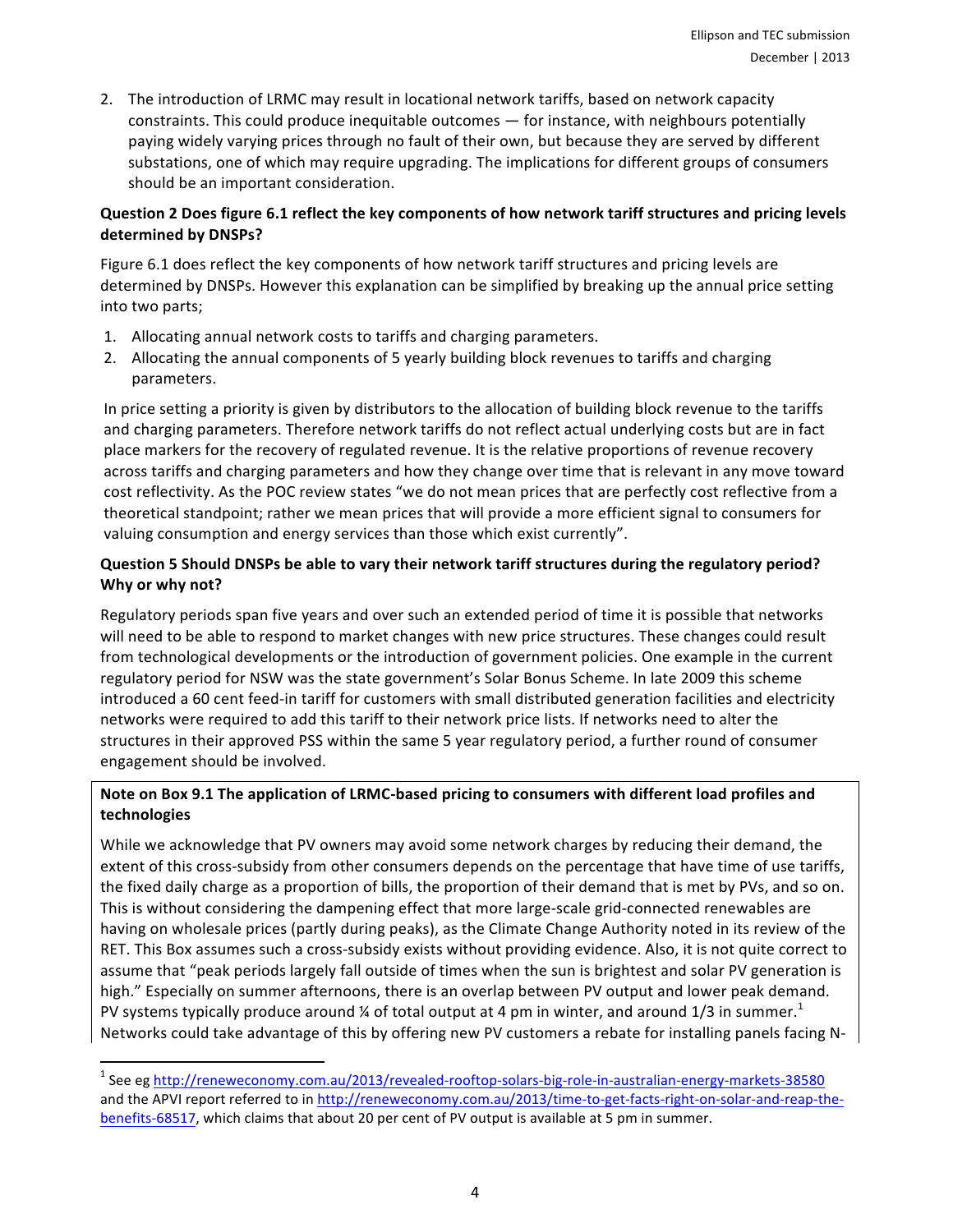W or W to further decrease peak demand. Finally, PV owners are usually forced onto time of use tariffs after installation, so the argument relating to flat or inclining block tariffs does not apply, although it is important that peak period time of use tariffs closely reflect actual consumption peaks.

The remainder of this submission concerns proposed reforms to distribution pricing principles.

#### **Question 21 What would be the likely impacts on customers of making an LRMC approach mandatory?**

The most significant impact of making an LRMC approach mandatory is that the revenue residual will be recovered from customers who are least able to respond to the efficient and flexible price signals. Currently distributors must only take into account LRMC in price setting which allows some flexibility around the allocation of revenue to tariffs. As Rule  $6.18.5(b)$  states "A tariff, and if it consists of 2 or more charging parameters, each charging parameter for a tariff class ... must take into account the long run marginal cost for the service or, in the case of a charging parameter, for the element of the service to which the charging parameter relates".

A review of the 2013 annual pricing proposals of all 12 electricity distributors indicates that most had a revenue residual to allocate above LRMC. If LRMC were mandatory the resulting residual revenue will need to be allocated in accordance with the rules. Under rule  $6.18.5(c)$  if a distributor is not able to recover its expected revenue (ie. it has a residual) it must recover that revenue with minimum distortion to efficient patterns of consumptions. This can only mean that revenue will not be recovered on tariffs and customers that can respond to price signals, such as those that have demand and peak energy charging parameters. This has significant implications for customers who are currently on tariffs with pricing structures that don't signal marginal network cost (such as block structure tariffs). This issue was identified in the Power of Choice review but was not included in the SCER rule change.

#### **Question 22 What would be the impacts on DNSPs of making an LRMC approach mandatory? Does it result in increased compliance risk?**

There would be a number of impacts on distributors if the LRMC approach were made mandatory. A review of the 2013 annual pricing proposals for each distributor indicates that using LRMC to set prices is a far from straight forward process, and that some inconsistencies exist across each region. Essential Energy states that "the LRMC approach to pricing is difficult to implement". This is because economically efficient marginal costs and long run average costs were only found to be equal in locations where there is network congestion. SP Ausnet states in its proposal "It is of course immensely difficult to accurately measure the long run marginal costs of consumption". It explains that there are challenges involved in obtaining accurate demand forecasts and cost estimates. Locational differences, accurate timing of investment decisions, and future technological advances are also given as limitations on using LRMC to set prices.

A number of distributors highlighted the fact that price setting with LRMC should only be used for charging parameters that signal marginal costs, such as demand charges or peak energy charges. Citipower says it "signals the long run marginal cost of supply through those tariff charging parameters with the greatest price elasticity of demand, namely the variable consumption charges that are based on the customers energy use and maximum demand". SA Power Network says that using LRMC on fixed standing charges will be "unlikely to affect consumer consumption patterns". However the SCER rule change will require that all charging components be based on LRMC. If the LRMC were applied to all charging parameters, including fixed and off-peak energy charges, it would dampen the impact and intention of using LRMC as a price signal. 

There were significant differences in the amount of information provided by each distributor in the NEM when complying with rule  $6.18.5(b)$  (LRMC) in the current year pricing proposals. While several distributors published LRMC values by tariff class in their proposals, only two distributors showed LRMC values by charging parameter. No distributor put the LRMC estimates for all of their tariffs and charging parameters in the public domain. Four distributors submitted their LRMC models to the AER confidentially. Five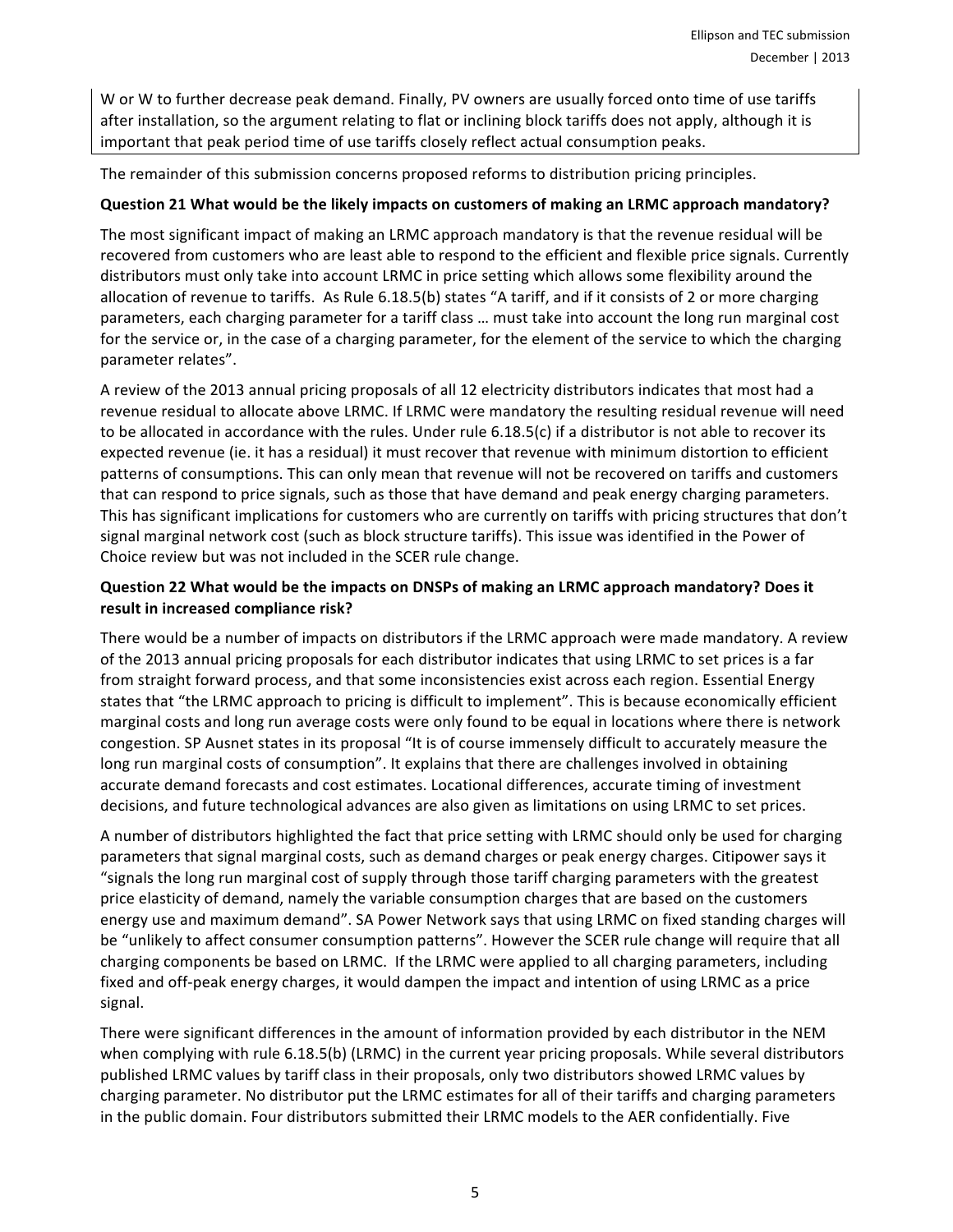distributors did not show any LRMC values at all in their annual pricing proposals. It can only be speculated that these disclosure shortcomings are a result of the challenges experienced when using LRMC to set prices. If the SCER rule change is adopted and prices are to be based on LRMC a more consistent disclosure of this information will be necessary.

### **Question 24 Should LRMC be defined? If so, what level of detail would be appropriate? Question 25 Should one methodology apply to calculating LRMC or should multiple methodologies be** allowed? Which is/are the most appropriate methodology(ies)?

If LRMC is to be mandatory in price setting then it should be defined. A review of the current year pricing proposals from each distributor indicates the average incremental cost (AIC) method is the most commonly used formula for the calculation of LRMC. Ausgrid, Endeavour, Essential Energy, Jemena, Energex, United Energy and SA Power Networks have all selected this method for their LRMC calculations. Citipower and Powercor have taken a similar approach as it has "estimated its LRMC for each tariff class by annualising its cost of augmenting capacity ... and scale growth in operating and maintenance costs associated with network augmentation, per unit of additional capacity provided". No other calculation method has been confirmed as being used in the current year pricing proposals (including the Turvey method).

Note however that the AIC method, while by far being the most common method of calculating LRMC among distributors, does have difficulties when implemented in practice. A broad definition of AIC is that it is the present value of capital and operating costs divided by the present value of incremental demand. In practice, using demand in this calculation only works when demand is increasing. When demand is flat or in decline it will potentially create erroneous results. To allocate building block revenue to negative charging parameters would mean that significantly more revenue would need to be allocated to other tariffs and charging parameters. This would exacerbate the problem of a revenue residual being recovered on customers who are not able to respond to cost reflective price signals.

At a system level, peak electricity demand in the National Electricity Market has recently been either flat or declining. In its 2013 National Electricity Forecast Report, AEMO forecasts that an overall reduction of 728 MW in peak demand will occur in the current financial year. This is due to the rise in solar PV installation numbers, increased energy efficiency projections as a result of building standards, and changes in forecasts for industrial projects. While distributors calculate LRMC at a much more local basis, these trends will create difficulties with marginal cost and network revenue allocation calculations while current trends continue. 

### **Question 26 Should the AER be required through a guideline to specify the methodology or** methodologies of calculating and applying LRMC?

SCER's proposed amendments to the Distribution Pricing Rules do not provide a methodology for calculating LRMC. If LRMC is to be mandatory in the price setting, it would make sense for the AER to specify a methodology.

### **Question 27 What is the impact of coincident peak demand on network costs and how are these** additional costs currently recovered in network tariffs?

Coincident peak demand is usually defined as the highest value of the summated half hourly demand for a group of customers (or for one customer with multiple meters). Coincident peak demand does drive network augmentation costs but only when measured at a local level. For example the coincident demand for all customers located under the same zone substation is a good indicator of the need for investment in that substation. Coincident peak demand as measured for an entire network does not necessarily have a correlation with network augmentation costs because it represents the aggregated trends across many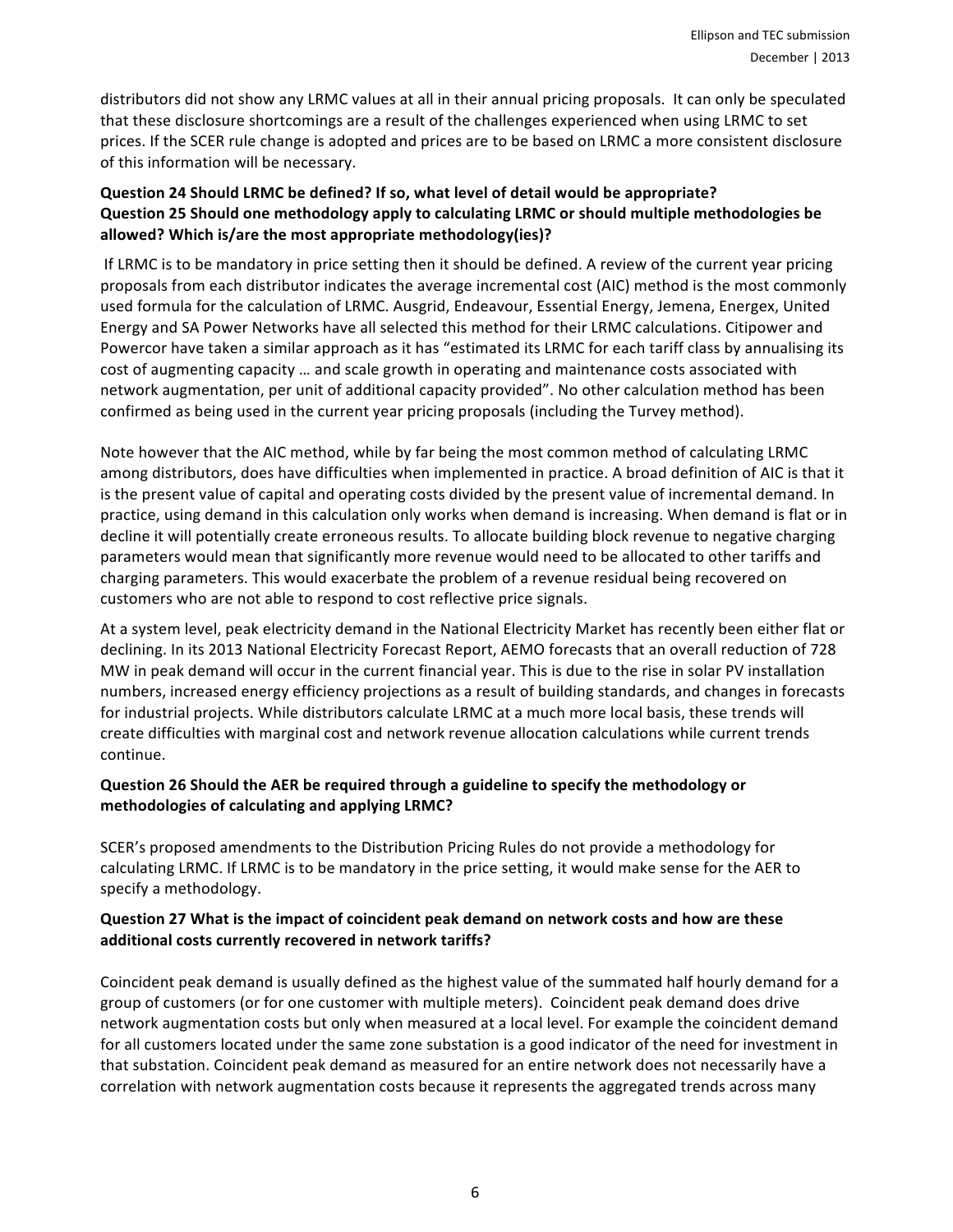substations. Note that coincident peak demand is not a useful indicator for network asset replacement decisions.

As mentioned earlier in this submission, network tariffs are in effect place holders for the recovery of building block revenue and do not represent actual or forecast costs. It is the apportionment of revenue to each tariff and charging parameter that is carried out on the basis of cost. In addition, given that the network tariffs for a distributor are not usually differentiated by location (or substation) it would be difficult for these locational costs to be captured and represented explicitly in each tariff. The costs that are captured will represent a high level aggregation of the demand driven costs across the entire network.

#### **Question 28 How should LRMC pricing reflect additional costs associated with coincident peak demand** and what are the practical impediments to DNSPs adopting tariffs that reflect coincident peak demand?

There are two main challenges with adopting LRMC in tariffs using coincident peak demand. The first is that coincident peak demand must be calculated on a locational basis to provide a useful indication of a need for network augmentation. However network tariffs usually aren't determined at such a level given the significant complexity and transaction costs involved (not to mention an adverse impact in the customer experience). The second challenge is that where demand is declining or flat, it could give LRMC values that are erroneous. This was explained in more detail earlier in this submission.

#### **Question 29 How important are locational pricing signals for distribution networks? Are locational pricing** signals for some types of customers more important than others?

Locational price signals are important for distribution networks given that network augmentation and replacement costs are driven by local considerations. This is the case for all types of customer classes. However limitations exist in providing locational prices (see question 30).

#### **Question 30 What are the practical impediments to DNSPs adopting tariffs that reflect locational pricing signals?**

One of the most significant impediments to network tariffs being determined on a locational basis is an increased complexity and a resulting poor customer experience. A review of the network price lists for all distributors shows that there are currently 437 different network tariffs in the National Electricity Market. This excludes public lighting and site specific customer pricing. Some of the reasons for such a large number of tariffs include; feed-in tariff schemes, obsolete tariffs, stand-by tariffs, and the need to show different tariffs by metering and voltage types. There is also a wide range of different pricing structures offered across the network areas such as; seasonal demand, time of use, inclining blocks, and critical peak pricing.

If prices were to be calculated on a locational basis there is no doubt that the complexity of network pricing would increase. More complexity will add to the delays in the preparation of annual pricing proposals and the time required by the AER to approve a proposal. Electricity retailers have also had significant difficulties in accommodating existing network price structures in their billing systems, as was seen in the submissions to IPART's consultation in 2012.

There are also equity implications in network prices being calculated at a locational level. For example, if a residential consumer had electricity rates significantly higher than a neighbour it would appear to that consumer that they are being disadvantaged, particularly if they had sought competitive offers from retailers and couldn't match the lower rates.

Please see also the note on VNM at the end of this submission.

#### **Question 31 Is an additional principle required to further encourage network prices which are based on** the drivers of network costs to the maximum extent possible?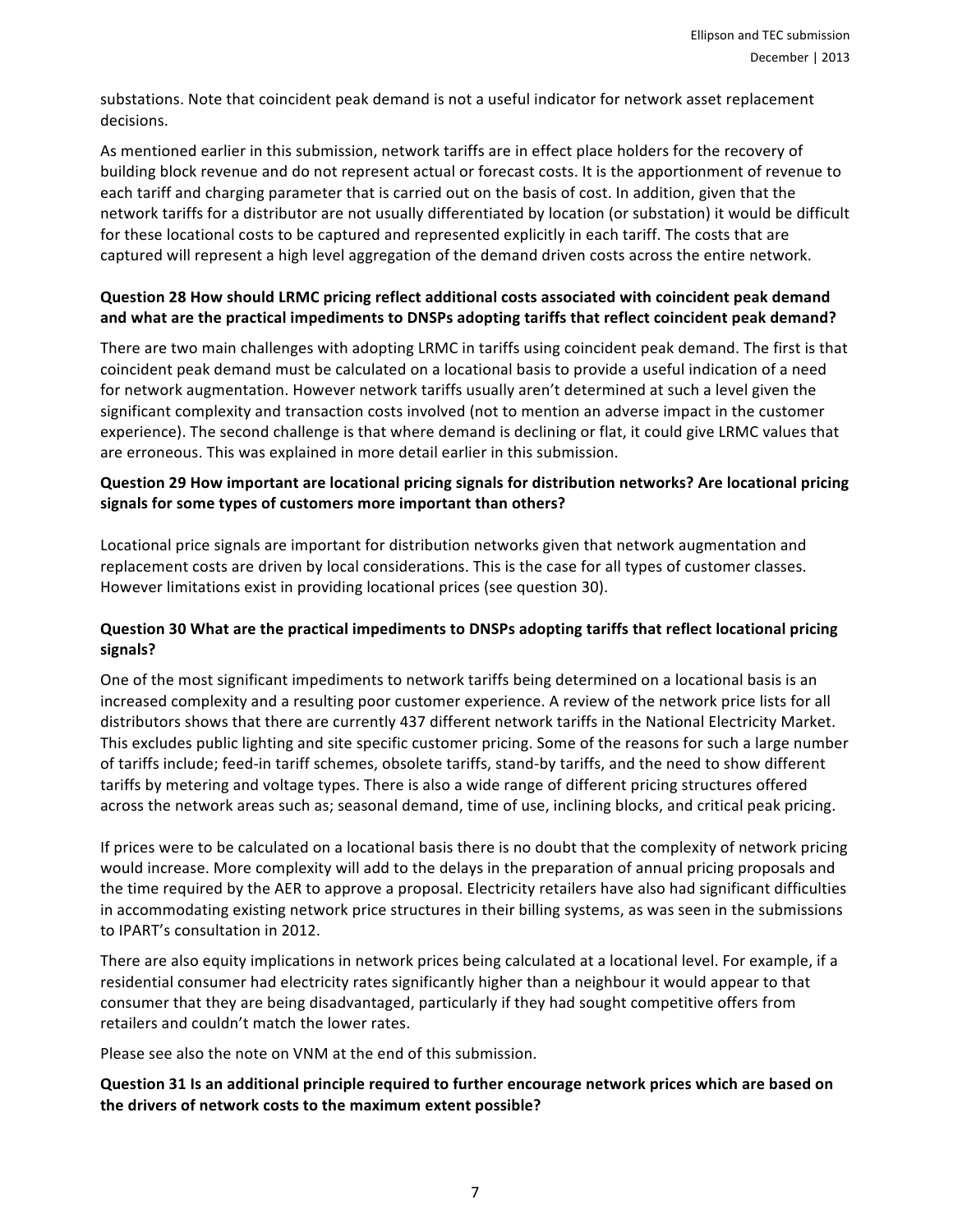If any additional principle were included in the price setting it should take into account the fact that network tariffs are effectively placeholders for the recovery of building block revenue, not values that represent actual costs. However actual costs can be used to apportion the building block revenue across tariff classes, tariffs and charging parameters. Therefore it is the proportional differences among tariffs and charging parameters that can represent network costs. For example across tariffs customers on a low voltage tariff use more of the network than customers connected at a high voltage level. Across charging parameters customers using electricity mostly in peak times are likely to be contributing to network augmentation costs more than those customers using electricity in off-peak times. In this way tariffs can send price signals to consumers as a consequence of these relative differences.

#### **Question 32 What are the pros and cons of using a Ramsey pricing approach or a postage stamp pricing approach?**

There are significant problems in using a Ramsey pricing approach to allocate a revenue residual. As electricity demand falls in the National Electricity Market, the size of the residual allocated to charging parameters will increase. This is because in an environment of declining demand, LRMC values will trend downwards. To allocate revenue so that it "minimally distorts efficient patterns of consumption" means that customers without flexible, efficient and cost reflective prices will be worse off. In addition, distribution businesses should not need to use a Ramsay pricing approach in price setting since from July 2014 they will be recovering distribution revenue under a revenue cap. This means that there is no risk to volumes for the distributors because any revenue that isn't recovered in one year (due to falling demand) can be recovered in the subsequent year.

A postage stamp allocation methodology is a better approach to allocating a revenue residual. This is because the excess revenue is allocated to all customers, on the basis of the same dollar per unit value. Given that many small customers do not have metering capable of measuring a quantity other than energy, it is suggested that any postage stamp allocation be made on a dollar per kWh basis and not a dollar per kW basis.

### **Question 33 Are there any other pricing approaches that should be considered to recover residual network costs?**

The Power of Choice review stated that small customers will not be required to move to flexible, efficient and cost reflective prices unless they elect to do so. However under the proposed SCER rule changes, the revenue that is not able to be recovered on customers with LRMC based pricing will be allocated on tariffs and charging parameters such that it "minimally distort efficient patterns of consumption". This means excess revenues will be recovered on customers who do not have pricing based on marginal costs, such as customers receiving anytime energy rates (in cents per kWh), or standing charges (in cents per day). Therefore it is likely that small customers will be impacted by these proposed changes with higher network tariffs even though the Power of Choice recommended that they should be exempt from these changes.

#### **Question 34 Should an approach or approaches be specified in the NER or an AER guideline?**

If LRMC is to be mandatory in price setting then the approach for allocating the revenue residual to tariffs should be defined. This is particularly important in an environment of declining demand and where LRMC in many cases will not be able to represent network costs. As mentioned earlier in this submission the LRMC approach can capture network augmentation costs in situations where demand is increasing. Network replacement costs are not captured adequately by the LRMC approach, particularly in situations of flat or declining demand.

#### **Question 37 Should a requirement of DNSPs to take into account the impact of tariffs on consumers be included in the pricing principles?**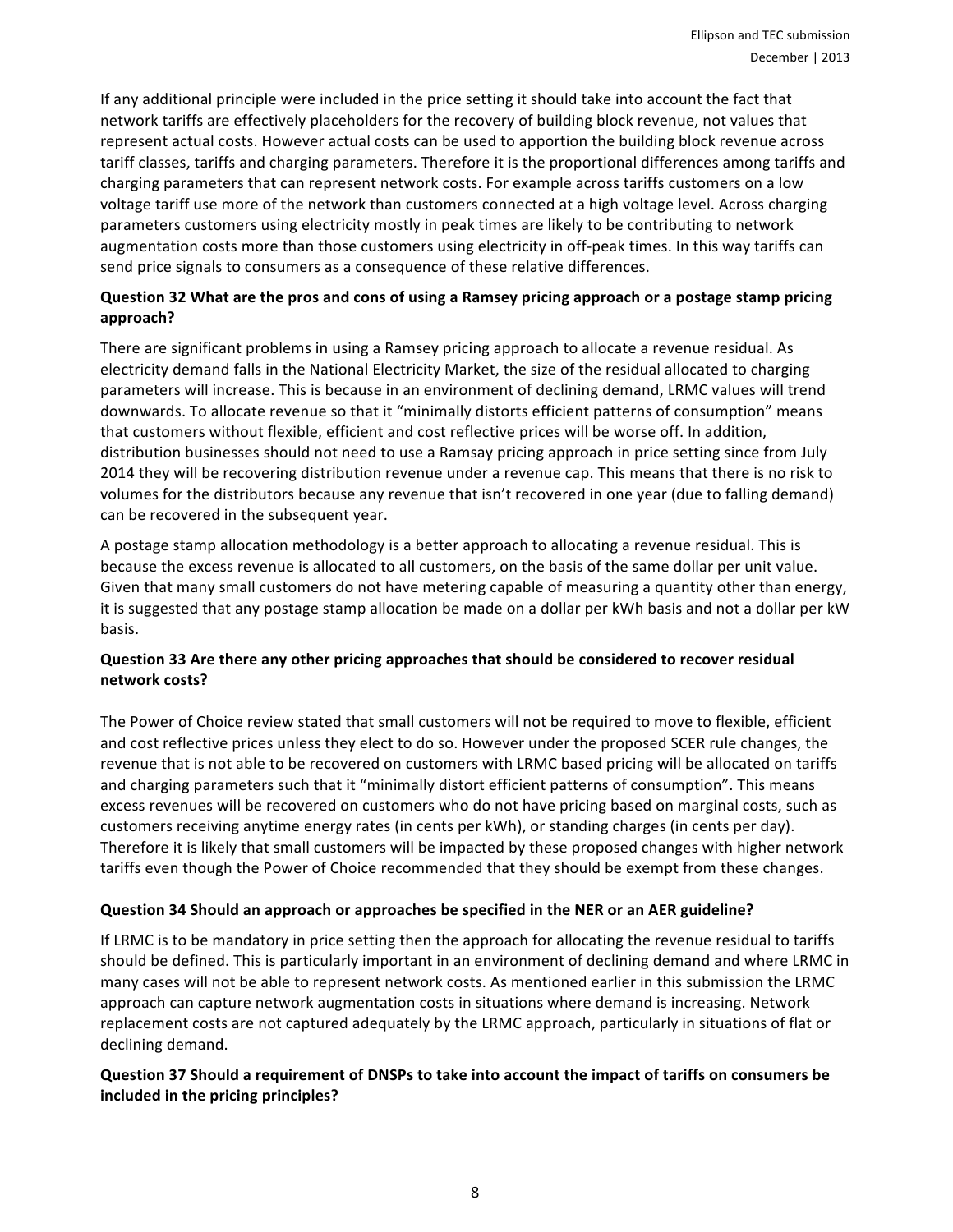Yes. The Power of Choice review recommended that small customers would not receive flexible, efficient and cost reflective prices unless they chose to. The current rule changes from SCER propose an arrangement where small customers would be impacted by the transition to cost reflective pricing. This is because a revenue residual will be allocated to tariffs so that it minimally distorts efficient patterns of consumption. In other words it will be allocated to customers who are least able to respond to the price signals. Given these implications, clause  $6.18.5(b)(2)(ii)$  from the SCER rule change becomes very important, and should be included. In addition  $6.18.5(c)$  of the pricing principles should be amended so that is consistent with the Power of Choice. The revenue residual should be allocated on a postage stamp basis.

#### **Question 38 If a requirement is included, does the proposed principle provide enough guidance on how it** is to be complied with, or would an AER guideline be useful?

If LRMC is to be mandatory in the price setting it will be important to have an AER guideline that defines how LRMC is to be applied and how the residual is to be recovered from customers (in the absence of any changes to rule  $6.18.5(c)$ ). Currently there is not sufficient information in rule  $6.18.5(b)(2)(ii)$  to determine how distributors should have regard to customer impacts.

Further initiatives could be included in the AER guideline to protect small customers who are unable to respond to efficient, flexible, cost reflective prices. Even if the revenue residual is allocated on a postage stamp basis, small customers who have not elected for cost reflective prices will still be impacted (they will be recipients of the postage stamp allocation). This rule change consultation presents a unique opportunity for a uniform approach for small customer distribution pricing across all 12 distributors in the NEM. Consideration should be given to a new pricing principle that requires all distributors to offer a hardship tariff. This tariff would be exempt from the allocation of excess revenue under rule  $6.18.5(c)$ . The price structure would be as simple as possible and ideally would feature a single variable rate and possibly no standing charge. Eligibility for the tariff would be defined in Part 3 of the Retail Rules and would be coordinated as part of each electricity retailer's mandated customer hardship policy.

### **Question 39 If a requirement is included, does the proposed pricing principle conflict with other principles within the NER?**

Currently clause  $6.18.5(b)(2)(ii)$  from the SCER rule change requires that distributors have regard to how changes may impact retail customers. A "having regard to" condition is unlikely to conflict with other principles within the NER.

#### **Question 40 Should network tariffs reflect transmission pricing signals? If so, what would be the most appropriate way for different types of network customers?**

Transmission network service providers are required under the NER to structure their prices into locational, non-locational, and common service charges. These price signals are designed to influence efficient consumer behaviour. However given that distribution network tariffs are usually not calculated on a locational basis, it would not be useful to require distributors to structure their tariffs so that they reflect transmission pricing. However not all distributors show their network prices separated into distribution and transmission components. It would be worthwhile if the Distribution Pricing Rules required distributors to show these prices separately in the annual pricing proposals. This will enable external stakeholders to determine if transmission revenues have been allocated consistently across a distributor's tariff classes, tariffs and charging parameters.

#### **Question 41** Is the change to a mandatory requirement to group customers into tariff classes likely to **achieve the desired outcomes?**

Amended rule 6.18.3(d) from SCER is unlikely to produce any changes in the way that distributors construct tariff classes. The previous version of this rule was adequately binding and it enabled customers to be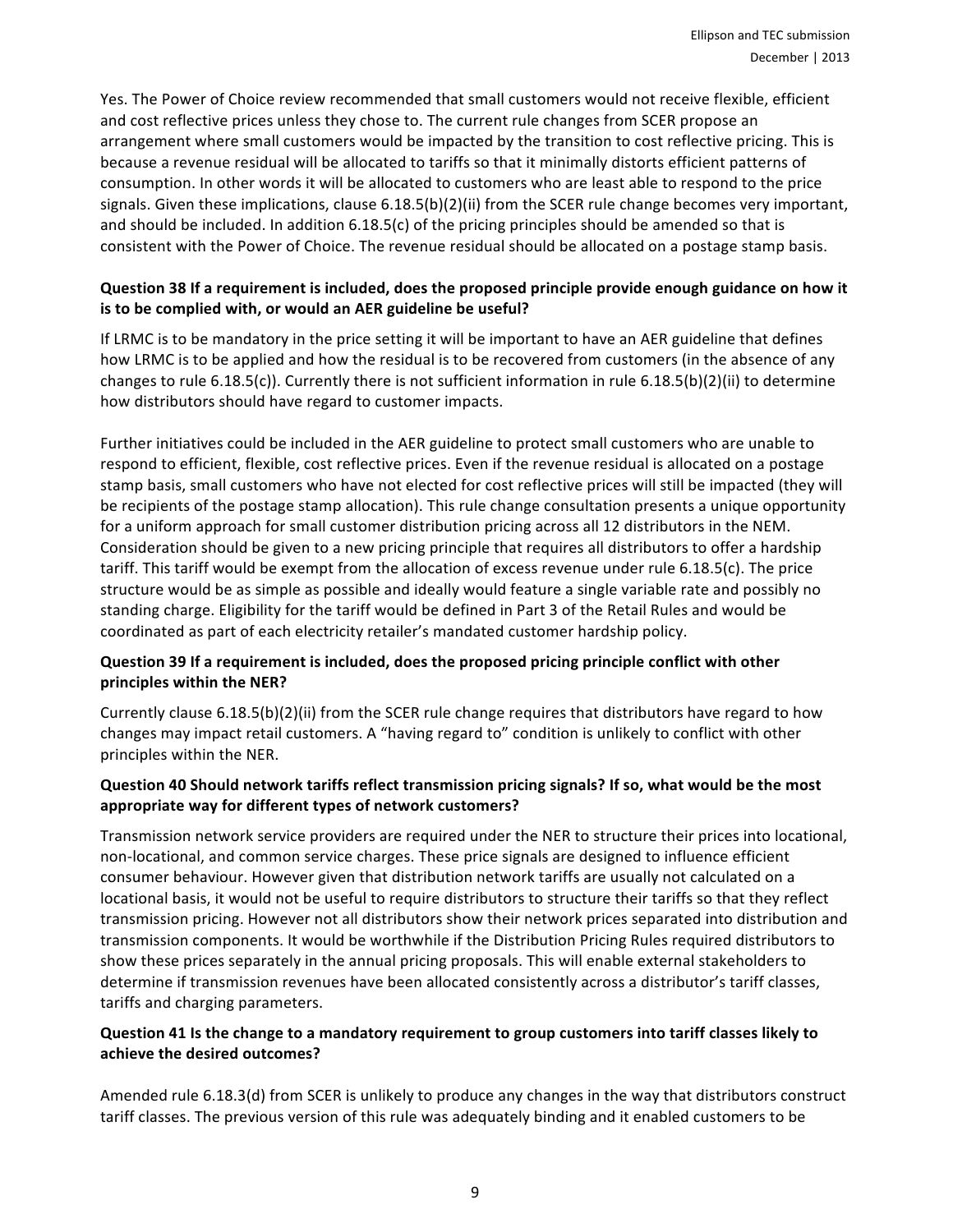assigned to tariff classes on the basis of economic efficiency. It is in fact rule  $6.18.4(a)(1)$  that provides the specific guidance on how to establish tariff classes. Customers should be allocated to tariff classes based on the nature and extent of their usage and the nature of their connection to the network. Distributors use voltage level, meter type, annual energy consumption, and residential/business classifications as the main criteria of allocating customers to tariff classes.

#### **Question 42 Is the change to a mandatory requirement to group customers into tariff classes likely to** result in inconsistencies within the NER or with any jurisdictional instruments or requirements?

Distributors have been grouping customers into tariff classes ever since the Distribution Pricing Rules were introduced. This was so that they could comply with the side constraint provisions in rule 6.18.6. Therefore SCER's amendments to rule 6.18.3(d) are unlikely to see any changes to tariff classes and there will not be any inconsistencies within the NER or with jurisdictional instruments or requirements as a result of this change. 

### **Question 43** Is the proposal to apply side constraints across regulatory periods likely to materially benefit consumers by protecting them from price shocks?

The proposal to apply side constraints across regulatory periods is unlikely to materially benefit consumers by protecting them from price shocks. This is because the side constraints only apply to tariff classes, and not to individual tariffs or charging parameters.

Tariff classes usually represent a group of tariffs. For example most distributors have a residential tariff class or a low voltage tariff class. A number of different small customer tariffs will be used to recover revenue for each of these tariff classes. A residential tariff class may have one tariff with a block structure, and another tariff with a time of use structure. A low voltage tariff class is likely to have separate tariff or tariffs for residential customers compared to business customers.

Application of the side constraints rule  $6.18.6(b)$  in the pricing proposals will only limit the annual variations of revenue across tariff classes by 2%. The side constraints do not restrict revenue rebalancing across tariffs within a tariff class. They also do not restrict revenue rebalancing across charging parameters for any given tariff. This is an important omission in the price regulation of distribution revenue.

In the current regulatory period consumers have experienced sudden rebalancing of their charging parameters. The existing Distribution Pricing Rules and those proposed by SCER do not present ways of limiting these sudden price shocks. While the new customer consultation rules from IPART and SCER will give consumers an early warning of future changes it also important that these reforms extend to the regulation of prices. This will avoid the significant variations across charging parameters that have occurred since the introduction of the Rules in 2009. Amendments to these Rules are urgently required in this area.

Note that both the SCER rule change and the Power of Choice review discuss removing all side constraints from the Rules. This was based on an assumption that the proposed Pricing Structures Statement will provide adequate regulation of pricing structures and tariff movements at the start of the regulatory period. Until the PSS is finalised it should be acknowledged that there are currently no rules preventing significant revenue rebalancing across charging parameters or tariffs within a tariff class. One solution is to continue to regulate pricing on an annual basis by introducing additional side constraint limits to both charging parameters and individual tariffs within a tariff class.

### **Question 45 Are there likely to be implementation issues in applying side constraints across regulatory periods?**

The Pricing Structures Statement will define a distributor's charging parameters for the next five years. If the side constraints apply between two five year periods then it will create complications in situations